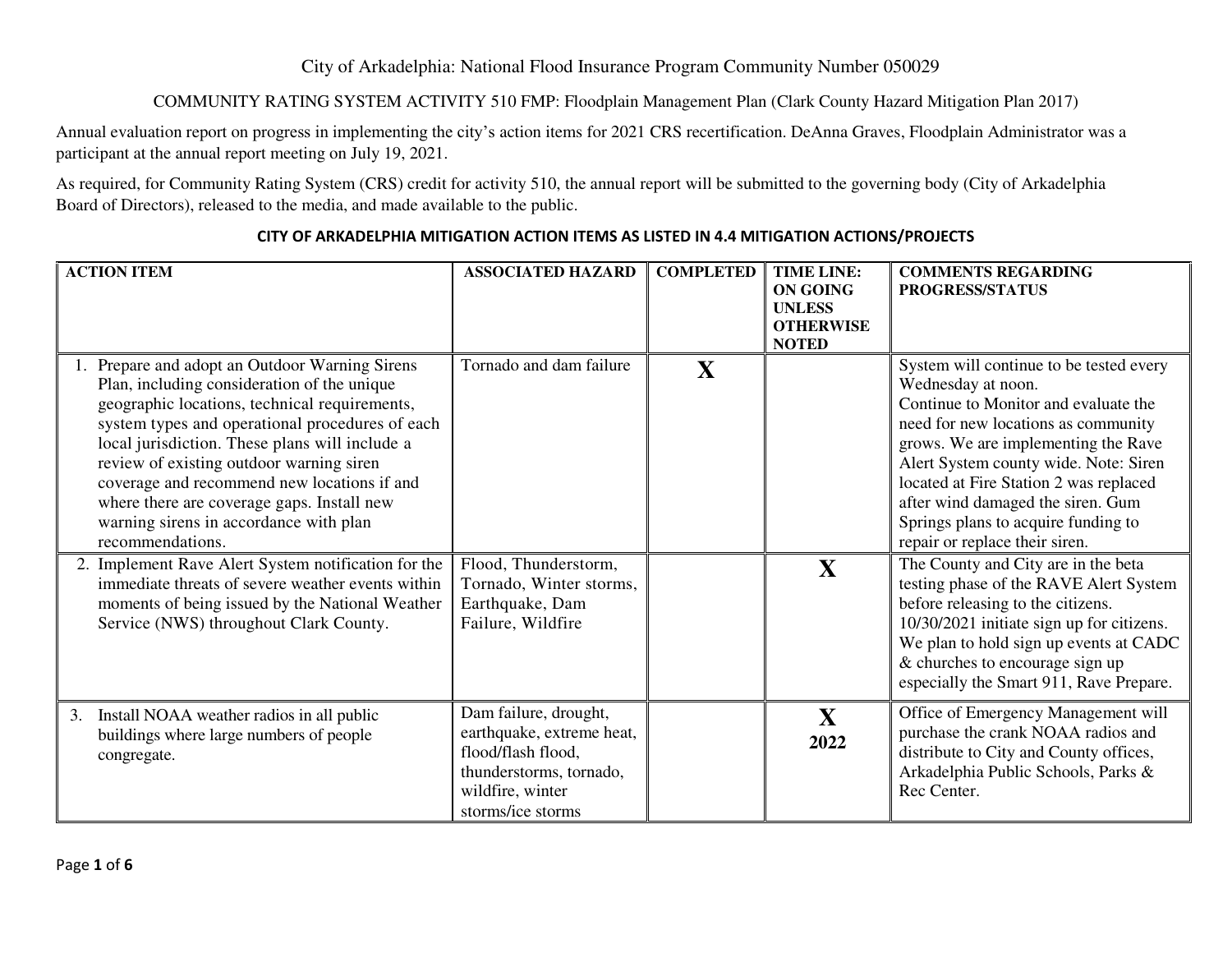| <b>ACTION ITEM</b>                                                                                                                                                                                          | <b>ASSOCIATED HAZARD</b>                                                                                                                     | <b>COMPLETED</b> | <b>TIME LINE:</b><br><b>ON GOING</b><br><b>UNLESS</b><br><b>OTHERWISE</b><br><b>NOTED</b> | <b>COMMENTS REGARDING</b><br>PROGRESS/STATUS                                                                                                                                                                                    |
|-------------------------------------------------------------------------------------------------------------------------------------------------------------------------------------------------------------|----------------------------------------------------------------------------------------------------------------------------------------------|------------------|-------------------------------------------------------------------------------------------|---------------------------------------------------------------------------------------------------------------------------------------------------------------------------------------------------------------------------------|
| Install heavy duty generators to back up and<br>4.<br>maintain electrical power for critical<br>facilities, schools and shelters to maintain<br>power and water supply during disasters                     | Dam Failure, Extreme<br>Heat, Flood, Lightning,<br>Thunderstorms<br>Tornado, Wildfires,<br>Winter Storms, Ice<br><b>Storms</b>               |                  | X<br>2022                                                                                 | City of Arkadelphia to budget (1)<br>generator for City Hall. Clark County<br>has generators available when needed.<br>OEM will map the facilities with<br>generators available and distribute a<br>copy to the municipalities. |
| Use newspapers and websites to promote the use<br>5.<br>of Weather Apps for iPhone and smart phones.<br>*We currently do not have a local radio station.                                                    | Dam failure, drought,<br>earthquake, extreme heat,<br>flood/flash flood,<br>thunderstorms, tornado,<br>wildfire, winter<br>storms/ice storms |                  | X                                                                                         | The City of Arkadelphia and the County<br>are utilizing Facebook to inform citizens<br>of weather emergencies and will<br>promote RAVE Alert system via<br>Facebook, City and County Websites.                                  |
| Create a data base to track individuals at high risk<br>6.<br>of death such as the elderly, homeless and special<br>needs etc.                                                                              | Dam failure, earthquake,<br>extreme heat, winter/ice<br>storms, tornadoes,<br>flooding, wildfires,<br>drought                                |                  | X                                                                                         | Is ongoing with data constantly<br>changing. The RAVE Alert will be<br>launched after beta testing complete<br>which will include Rave Prepare/Smart<br>911 – data base for high risk individuals.                              |
| 7. Construct safe rooms within new and existing<br>public buildings, such as schools, libraries and<br>community centers                                                                                    | Thunderstorm winds and<br>tornadoes                                                                                                          |                  | X<br>2022                                                                                 | New constructed schools will be<br>encouraged to include safe rooms.<br>Research cost and acquire funding to<br>install safe room at Parks & Rec Center                                                                         |
| Purchase and install emergency back-up<br>8.<br>generators in all public buildings where safe<br>rooms are installed and at public utilities to<br>maintain emergency functionality during power<br>outages | Dam failure, extreme<br>heat, flood, lightning,<br>thunderstorms tornado,<br>wildfires, winter storms,<br>ice storms                         |                  | X<br>2022                                                                                 | County to acquire funds for a generator<br>for Arkadelphia Community Safe Room<br>and a NOAA radio.                                                                                                                             |
| Purchase and install emergency back-up<br>9.<br>lightning in all public shelters and safe room that<br>do not already have them.                                                                            | Flood, Lightning,<br>Thunderstorms, Tornado,<br>Winter Storms, Ice<br><b>Storms</b>                                                          | X                |                                                                                           | The safe rooms we have identified in<br>Arkadelphia all have emergency back-up<br>lighting.                                                                                                                                     |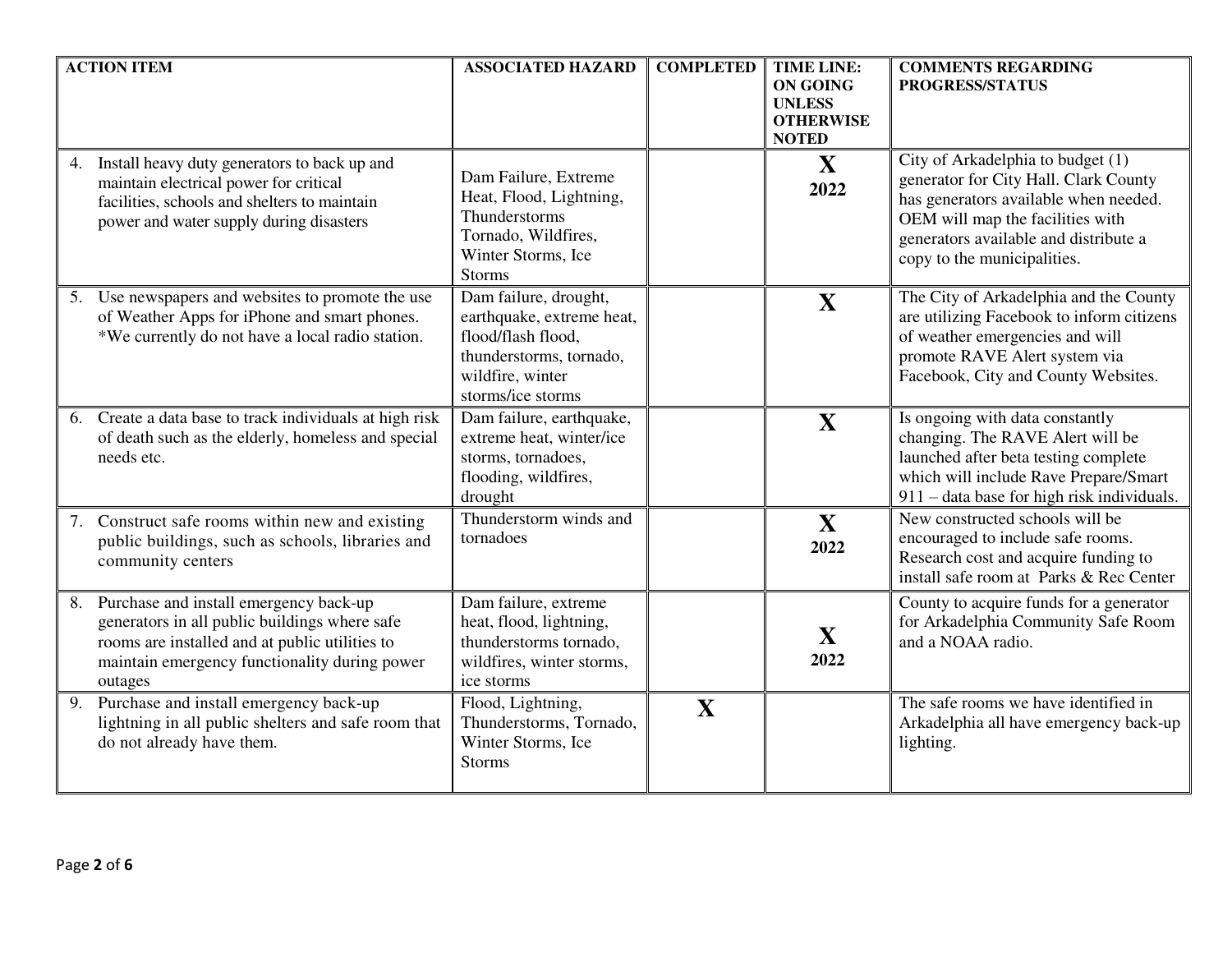| <b>ACTION ITEM</b>                                                                                                                                                                                                                                                                                                                                                    | <b>ASSOCIATED</b><br><b>HAZARD</b>          | <b>COMPLETED</b> | <b>TIME LINE: ON</b><br><b>GOING UNLESS</b><br><b>OTHERWISE</b><br><b>NOTED</b> | <b>COMMENTS REGARDING</b><br>PROGRESS/STATUS                                                                                                                                                                                              |
|-----------------------------------------------------------------------------------------------------------------------------------------------------------------------------------------------------------------------------------------------------------------------------------------------------------------------------------------------------------------------|---------------------------------------------|------------------|---------------------------------------------------------------------------------|-------------------------------------------------------------------------------------------------------------------------------------------------------------------------------------------------------------------------------------------|
| 10. Apply window film to windows at public schools<br>and public buildings as able to prevent shattering                                                                                                                                                                                                                                                              | Earthquakes,<br>Thunderstorms,<br>Tornadoes |                  | X                                                                               | Some of the older public school<br>buildings are scheduled to be replaced.<br>Need to evaluate the need and if not<br>necessary remove from the plan in<br>2022.                                                                          |
| 11. Conduct or gather inundation data in regards to<br>dam failures in the county and participating<br>jurisdictions.                                                                                                                                                                                                                                                 | Dam failure                                 | X                |                                                                                 | We have inundation information for<br>DeGray Dam and Gurdon Pond Dam.                                                                                                                                                                     |
| 12. Implement an outreach program directed at<br>agriculture community to include programs<br>that educate farmers on benefits of buying<br>crop insurance mitigation actions and the<br>economic effects of prolonged drought.                                                                                                                                       | Drought                                     |                  | X                                                                               | County Extension Office thru UofA<br>Division of Agriculture Research &<br>Extension has information on their<br>websites covering crop insurance and<br>drought. County Extension Office<br>sends out newsletters but not on<br>Drought. |
| 13. Encourage installation of green roofs, which<br>provide shade and remove heat from roof surface<br>and surrounding air.                                                                                                                                                                                                                                           | <b>Extreme</b> heat                         |                  | X                                                                               | We will continue to encourage. Most of<br>Arkadelphia is shaded by trees and this<br>may not be relevant to our city.                                                                                                                     |
| 14. Establish and promote accessible cooling<br>centers/shelters for vulnerable, special-needs, and<br>at risk populations.                                                                                                                                                                                                                                           | Extreme heat                                |                  | X                                                                               | The Arkadelphia Parks and Rec. Center<br>and CADC have a space available<br>during extreme heat.                                                                                                                                          |
| 15. For critical facilities and public buildings-keep water<br>out by strengthening walls, sealing openings, and/or<br>using waterproof compounds or plastic sheeting on<br>walls. This is intended for non-residential<br>structures-either in new construction, while making<br>a substantial improvement, or while repairing a<br>substantially damaged structure. | Flood/flash flood                           |                  | X                                                                               | Building Department staff shall enforce<br>adopted codes on new construction and<br>substantially damaged structures and<br>encourage implementation during<br>improvements of less than substantially<br>damaged structures              |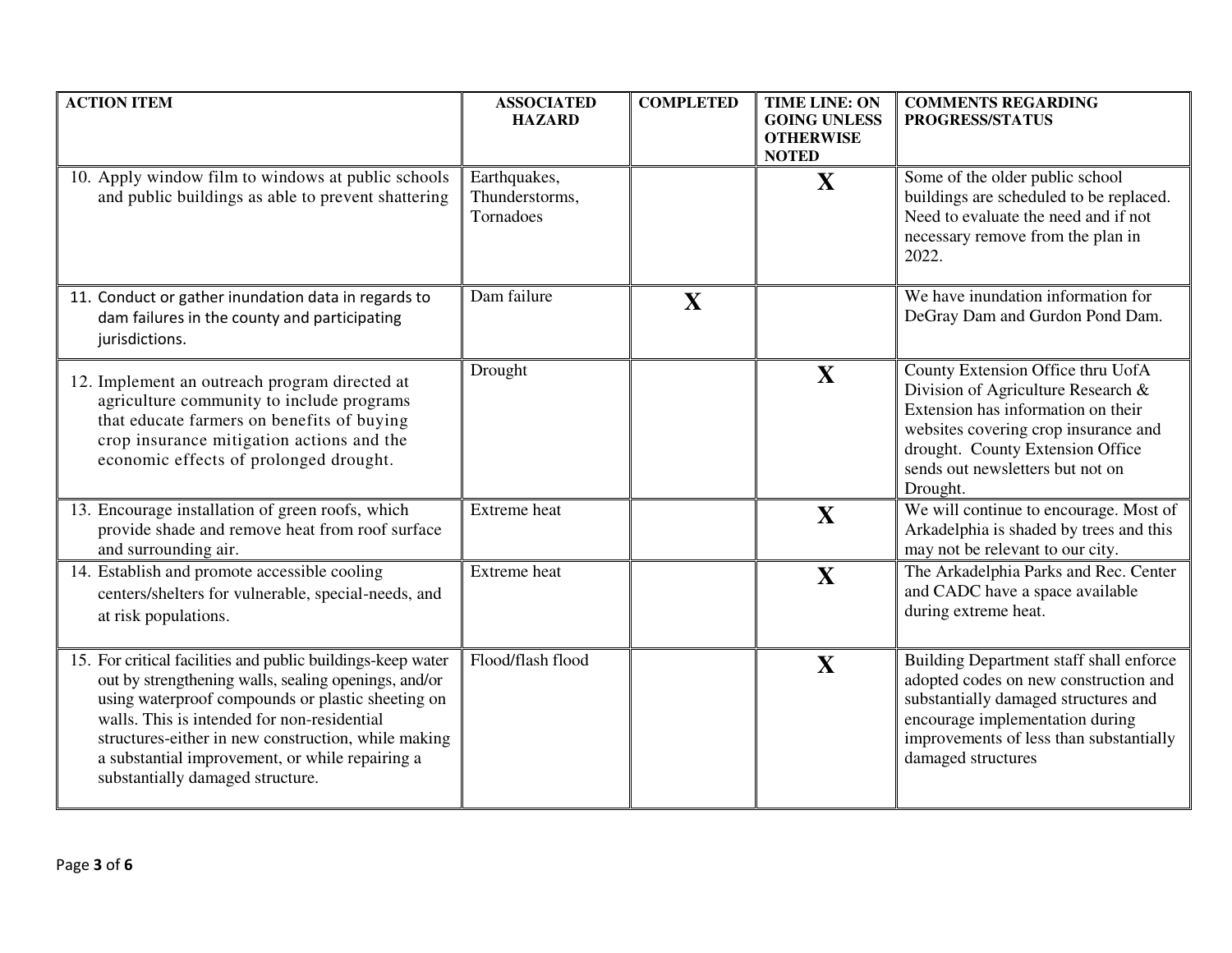| <b>ACTION ITEM</b>                                                                                                                                                                                                                                                                                                                                             | <b>ASSOCIATED</b><br><b>HAZARD</b> | <b>COMPLETED</b> | <b>TIME LINE: ON</b><br><b>GOING UNLESS</b><br><b>OTHERWISE</b><br><b>NOTED</b> | <b>COMMENTS REGARDING</b><br>PROGRESS/STATUS                                                                                                                                                                                                                                                            |
|----------------------------------------------------------------------------------------------------------------------------------------------------------------------------------------------------------------------------------------------------------------------------------------------------------------------------------------------------------------|------------------------------------|------------------|---------------------------------------------------------------------------------|---------------------------------------------------------------------------------------------------------------------------------------------------------------------------------------------------------------------------------------------------------------------------------------------------------|
| 16. Set the design flood elevation at or about the<br>historic high water mark if it is about the mapped<br>base flood elevation.                                                                                                                                                                                                                              | Flood/flash flood                  | X                |                                                                                 | Arkadelphia adopted a Flood Damage<br>and Prevention Ordinance and Code on<br>$2/12/12$ . This is an Arkansas model<br>ordinance approved by FEMA and<br>NFIP.                                                                                                                                          |
| 17. Implement and retrofit construction plans to<br>modify low water bridges in the area that are<br>susceptible to flooding.                                                                                                                                                                                                                                  | Flood/flash flood                  |                  | X                                                                               | Bridges have been identified and the<br>County Judge has the list to retrofit.<br>Bridge work is being done yearly as<br>funds are available.                                                                                                                                                           |
| 18. Regulate development in upland areas in order to<br>reduce storm water run-off; using erosion control<br>techniques that may be employed within a<br>watershed area such are proper ban stabilization<br>with sloping or grading techniques, planting<br>vegetation on slopes, terracing hillsides, or<br>installing riprap boulders or geotextile fabric. | Flood                              |                  | X                                                                               | Building Department staff continues to<br>enforce the floodplain requirements as<br>adopted through our stormwater design<br>and erosion control ordinances. City has<br>established a utility crew to address<br>these matters. Periodic inspections are<br>done and addressed if necessary.           |
| 19. Increase capacity for storm drainage by<br>increasing the sizing of all culverts when<br>upgrading roads, bridges and similar county<br>infrastructure.                                                                                                                                                                                                    |                                    |                  | X                                                                               | City staff continues as needed and funds<br>available to increase capacity for storm<br>drainage in accordance with engineered<br>calculations per our ordinances. County<br>is replacing culverts based on priority as<br>funds are available.                                                         |
| 20. Conduct NFIP community workshops to provide<br>information for property owners to acquire flood<br>insurance.                                                                                                                                                                                                                                              |                                    |                  | X                                                                               | City staff mails out flood insurance<br>information yearly. The City of<br>Arkadelphia has a floodplain page on<br>the City's website and updates<br>information as needed. Brochures are<br>available in Town Hall, Water<br>Department, Southern Bancorp, Clark<br>County Courthouse and the Library. |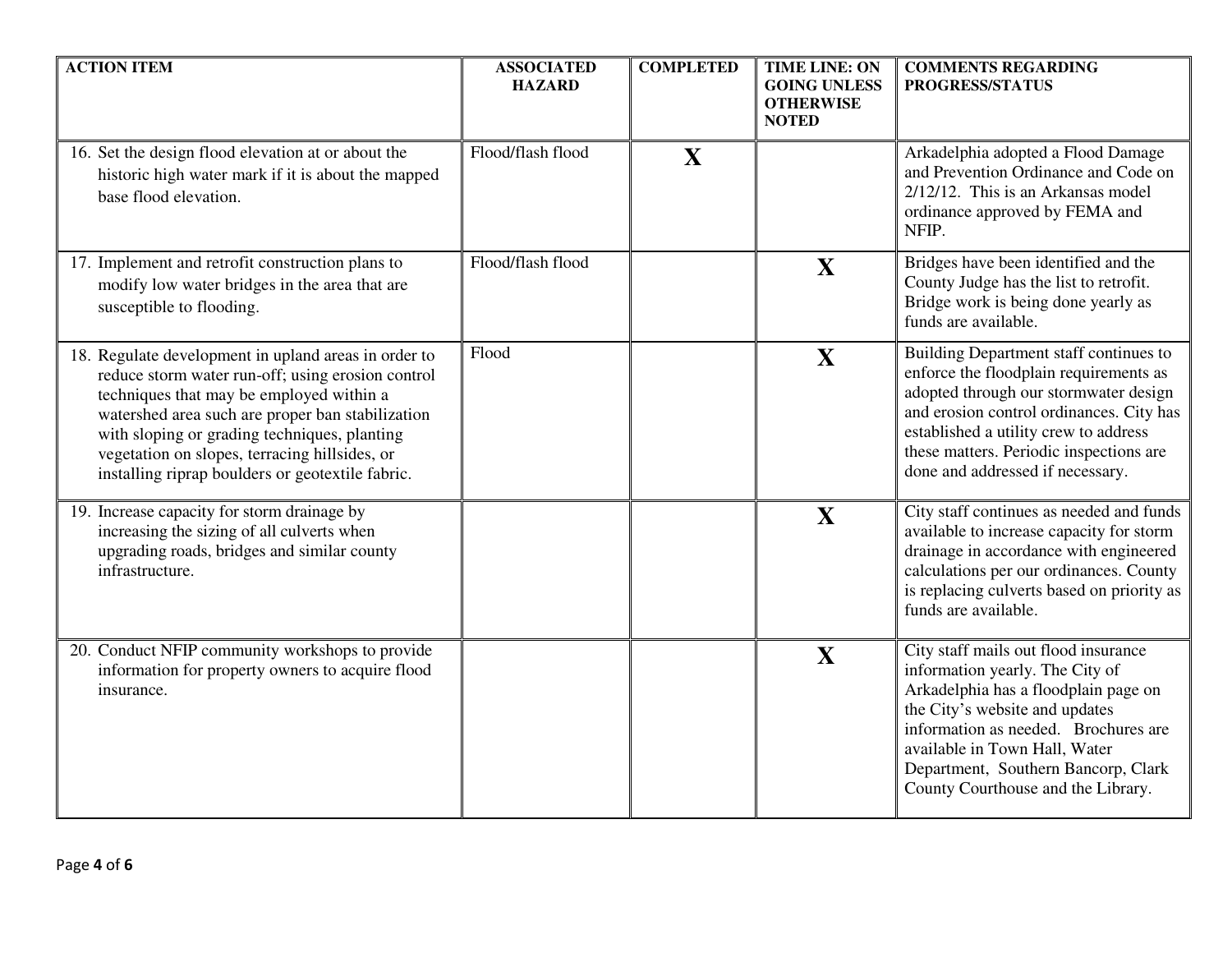| <b>ACTION ITEM</b>                                                                                                                                               | <b>ASSOCIATED</b><br><b>HAZARD</b>        | <b>COMPLETED</b> | <b>TIME LINE: ON</b><br><b>GOING UNLESS</b><br><b>OTHERWISE</b><br><b>NOTED</b> | <b>COMMENTS REGARDING</b><br>PROGRESS/STATUS                                                                                                                                                            |
|------------------------------------------------------------------------------------------------------------------------------------------------------------------|-------------------------------------------|------------------|---------------------------------------------------------------------------------|---------------------------------------------------------------------------------------------------------------------------------------------------------------------------------------------------------|
| 21. Acquire properties that are deemed repetitive loss<br>properties or severe repetitive loss properties<br>through mitigation                                  | Flood                                     |                  | X                                                                               | Staff continues to mail out information<br>to the repetitive loss area.                                                                                                                                 |
| 22. Gather new flood data or conduct studies to meet<br>any data deficiencies that were determined in this<br>plan.                                              | Flood                                     |                  | X                                                                               | No new data. When the development<br>begins to the West of I-30 a new study<br>may be necessary.                                                                                                        |
| 23. Trim trees to reduce damage to utilities such as<br>powerlines                                                                                               | Winter and ice storms                     |                  | X                                                                               | Entergy has been performing a major<br>tree trimming along their service lines<br>within the city this summer. Street<br>Dept. continues to trim trees as needed.                                       |
| 24. Install tornado-warning sirens across<br>planning area as funds become available.                                                                            | Tornado                                   |                  | X                                                                               | City and County are in the beta testing<br>of the Rave Alert System. Three of the<br>smaller communities need to seek<br>funding to repair or replace their<br>tornado sirens.                          |
| 25. Installing and maintaining surge protection to<br>protect against lightning strikes on all critical<br>electronic equipment.                                 | Thunderstorm winds,<br>hail and lightning | X                |                                                                                 | Surge protection has been installed on<br>all critical electronic equipment in the<br>City.                                                                                                             |
| 26. Install lighting protection devices and<br>methods such as lightning rods and grounding<br>on communication infrastructure and other<br>critical facilities. | Thunderstorm,<br>lightning                | X                |                                                                                 | Perform maintenance checks on all<br>communication infrastructures and<br>critical facilities that have lightning rods<br>and are grounded to ensure functioning<br>properly.                           |
| 27. Provide free technical assistance brochures and<br>pamphlets from FEMA, FireWise, and ADEM<br>on potential wildfire mitigation activities for<br>homeowners. | Wildfire                                  |                  | X                                                                               | Fire Dept. hands out fire prevention<br>information at local events. Information<br>is on the City's website. Fire Dept. has<br>initiated a Fire alarm program and<br>performs free safety inspections. |
| 28. Adopting Ordinances that limit development in<br>areas that could be affected by flooding caused<br>by dam failure.                                          | Dam failure                               | X                |                                                                                 | The areas that could be affected by a<br>dam failure based on the information<br>provided are outside of the City of<br>Arkadelphia.                                                                    |